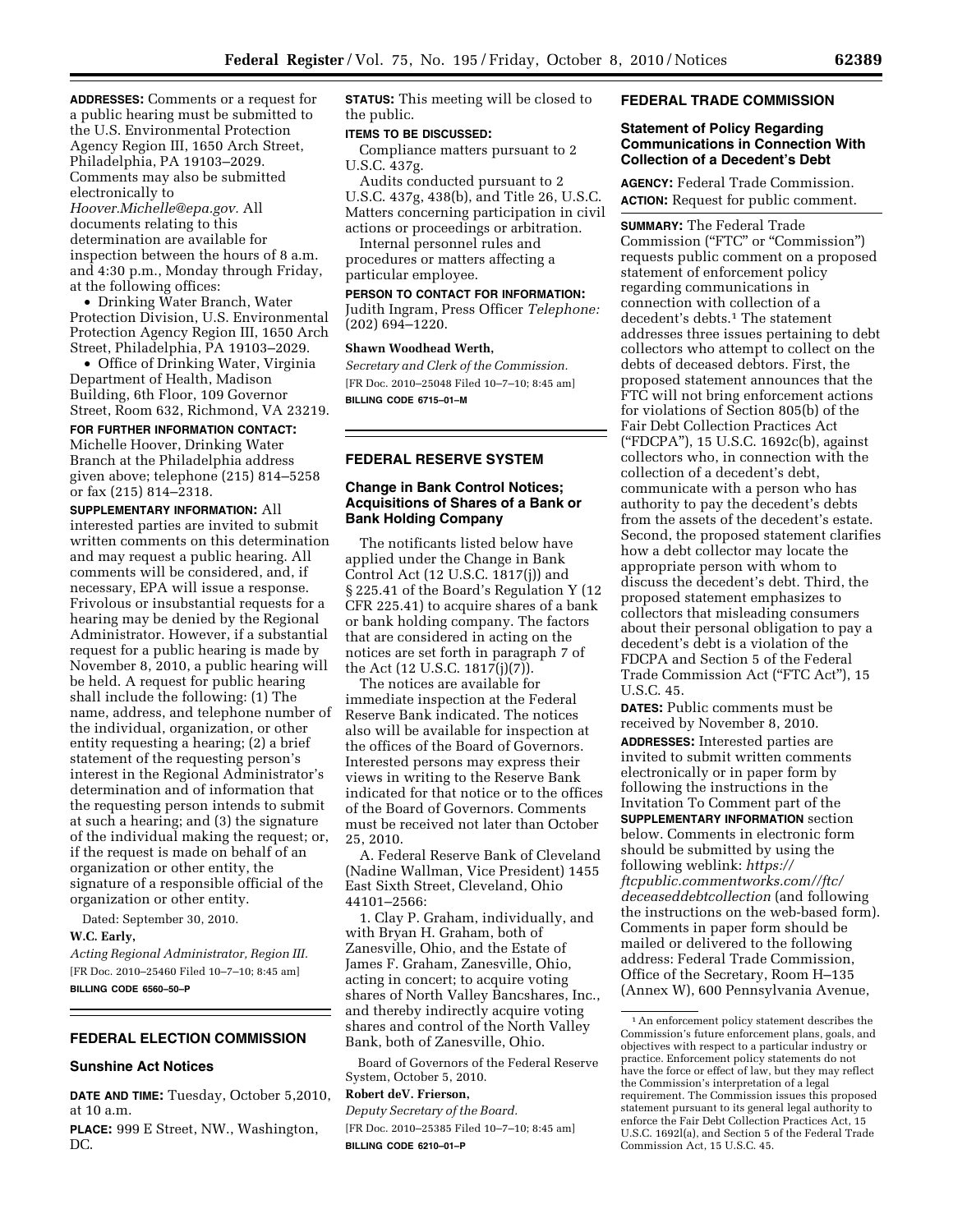NW., Washington, DC 20580, (202) 326– 2252.

**FOR FURTHER INFORMATION CONTACT:**  Christopher Koegel or Quisaira Whitney, Attorneys, Division of Financial Practices, Federal Trade Commission, 600 Pennsylvania Avenue, NW., Washington, DC 20580, (202) 326– 3224.

#### **SUPPLEMENTARY INFORMATION:**

#### **I. Background**

Media reports and a Congressional inquiry have raised concerns that some debt collectors may be violating federal consumer protection laws when they attempt to collect debts from the relatives of deceased debtors (''decedents'').2 Staff has investigated whether, in connection with the collection of decedents' debts, debt collectors have contacted persons other than those they are permitted to contact under Section 805(b) of the FDCPA, 15 U.S.C. 1692c(b). Section 805(b) prohibits collectors, with certain exceptions, from communicating with any person other than the consumer in connection with the collection of the consumer's debt. Section 805(d) provides that the term "consumer," for purposes of third-party contacts, includes ''the consumer's spouse, parent (if the consumer is a minor), guardian, executor, or administrator."

Staff also has investigated whether collectors have engaged in unfair or deceptive acts and practices in violation of Section 5 of the FTC Act or Sections 807 or 808 of the FDCPA, 15 U.S.C. 1692e and 1692f, in collecting or attempting to collect on decedents' debts. In particular, staff has evaluated whether collectors may have deceived relatives of decedents or others about their obligation to pay the decedent's debts.

Although these investigations have been closed, they revealed that, because of the interaction of the FDCPA and state probate laws, there is a great deal of uncertainty among collectors regarding who the proper persons are with whom they lawfully may discuss a decedent's debt. In their efforts to identify the person who is responsible for paying the decedent's debts, collectors in many cases have contacted persons other than those who fall within the definition of ''consumer'' set forth in Section 805(d) of the FDCPA.

Section 805(b) of the FDCPA was enacted in 1977 to specify, among other things, the persons whom collectors may contact to seek payment for the debts of decedents. Since that time, however, probate law and practice have evolved. Many states have streamlined their probate law and practice by, among other things, recognizing informal probate processes and independent estate administration with little or no court supervision. In addition, a sizable portion of decedents' assets often now are transferred to others outside of the probate process through techniques such as placing assets in trust or naming an individual (rather than the decedent's estate) as the beneficiary of the decedent's life insurance policies.4

In response to these developments, the Commission is publishing this proposed enforcement policy statement (''Statement'') to clarify how it intends to enforce the FDCPA and Section 5 of the FTC Act in connection with the collection of decedents' debts.

### **II. The Resolution of Estates**

### *A. The Decedent's Estate*

When a consumer dies, his or her assets are transferred to others. These transfers take place either as part of the distribution of the decedent's estate or outside of the estate. Assets that pass outside of the estate include: (1) those that are jointly owned by the decedent and another person; 5 and (2) those that, for public policy reasons, pass directly to individuals named as beneficiaries. Some common examples of assets that do not become part of the estate are the proceeds of joint bank accounts, real property held by joint tenancy, life insurance policies, $6$  union or pension benefits, Social Security benefits, veterans benefits, and various types of retirement accounts. Assets that never

become part of the decedent's estate generally are beyond the reach of creditors and debt collectors. All other assets, including cash and real and personal property that are not jointly owned, become part of the decedent's gross estate. Funeral and administrative expenses, homestead and exempt property allowances, and family allowances 7 are paid out of the probate estate first, leaving the net estate. Creditors and debt collectors can seek to collect amounts the decedent owes them from the net estate,<sup>8</sup> after which the remaining assets in the estate are transferred to the decedent's heirs (if the decedent died without a will) or beneficiaries (if the decedent had a will).

#### *B. Probate Law and Estate Distribution*

Probate practices are administered under state laws and procedures that vary significantly. Nineteen states <sup>9</sup> have adopted the Uniform Probate Code (''UPC''), which was intended to make probating a will and administering an estate simpler and less expensive, and to give more flexibility to executors.10 Each state that has adopted the UPC, however, has modified it, in some cases extensively.11 Consequently, although

<sup>8</sup> In some circumstances, another person may be personally liable for the decedent's debts. Examples include a person who shared a joint credit card account with the decedent or who co-signed or guaranteed repayment of credit extended to the decedent. In such cases, both the other person and the decedent's estate are liable for the account balance at the time of the decedent's death. This Statement does not apply if a creditor or a collector is collecting from a person who is personally liable for the decedent's debt, because in those circumstances the person is a debtor rather than a third party for purposes of Section 805(b) of the FDCPA.

9Alaska, Arizona, Colorado, Hawaii, Idaho, Maine, Massachusetts, Michigan, Minnesota, Montana, Nebraska, New Jersey, New Mexico, North Dakota, Pennsylvania, South Carolina, South Dakota, Utah, and Wisconsin.

10UPC, Article III, Part 12, General Comment (2006).

11*See, e.g.,* Alaska—Adopted 1990 Revision of Article II and 1989 Revision of Article VI—Alaska Stat. §§ 13.6.5–13.36.100; Arizona—Adopted 1990 Revision of Article II and 1989 Revision of Article VI—Ariz. Rev. Stat. Ann. §§ 14–1101 to 14–7308; Colorado—Adopted 1990 Revision of Article II and 1989 Revision of Article VI—Colo. Rev. Stat.— §§ 15–10–101 to 15–17–102; Florida—Adopted 1989 Revision of Article VI—Fla. Stat.— §§ 655.82, 711.50–711.512, 731.005–731.302, 735. 101– 735.302, and 737.101–737.512; Hawaii—Adopted 1990 Revision of Article II and Part 3 of 1989 Revision of Article VI—Haw. Rev. Stat. §§ 539–1 to 539–12, and 560:1–101 to 560:8–101; Idaho— Adopted Part 3 of 1989 Revision of Article VI— Idaho Code Ann. §§ 15–1–101 to 15–7–307; Maine—Adopted Part 3 of 1989 Revision of Article VI—Me. Rev. Stat. Ann. tit.18A § 1–101 to § 8–401; Michigan—Adopted Part 3 of 1989 Revision of

<sup>2</sup>*See, e.g., You're Dead? That Won't Stop the Debt Collector*, N.Y. Times, Mar. 4, 2009; Dana Dratch, *What Happens to Credit Card Debt after Death,*  CreditCards.com, Apr. 16, 2010, *[http://](http://www.creditcards.com/credit-card-news/credit-card-debt-death-1282.php)  [www.creditcards.com/credit-card-news/credit-card](http://www.creditcards.com/credit-card-news/credit-card-debt-death-1282.php)[debt-death-1282.php.](http://www.creditcards.com/credit-card-news/credit-card-debt-death-1282.php)* 

<sup>3</sup>Neither the language of the FDCPA nor its legislative history address what is meant by the terms "executor" and "administrator" in Section 805(d). Broadly, an "executor" is a person named by the maker of a will to carry out the directions and requests stated in the will, and an ''administrator'' is a person appointed by a court to handle the administration of an estate for someone who has died without a will, when there is no executor named in the will, or the person named cannot or will not serve as executor.

<sup>4</sup>*See* Grayson M.P. McCouch, *Probate Reform and Nonprobate Transfers,* 62 U. Miami L. Rev. 757 (Apr. 2008).

<sup>5</sup> In the ten community property states, assets accumulated during a marriage generally are considered joint property, but the state laws vary as to which assets of the community can be reached by creditors of one of the spouses. The ten community property states are Alaska, Arizona, California, Idaho, Louisiana, Nevada, New Mexico, Texas, Washington, and Wisconsin.

<sup>6</sup> If the decedent's estate is named as the beneficiary under the life insurance policy, however, the proceeds of the policy become part of the decedent's estate.

<sup>7</sup>A ''family allowance'' is an amount of money payable out of the probate estate to support, typically, the spouse and minor children during the pendency of the estate administration.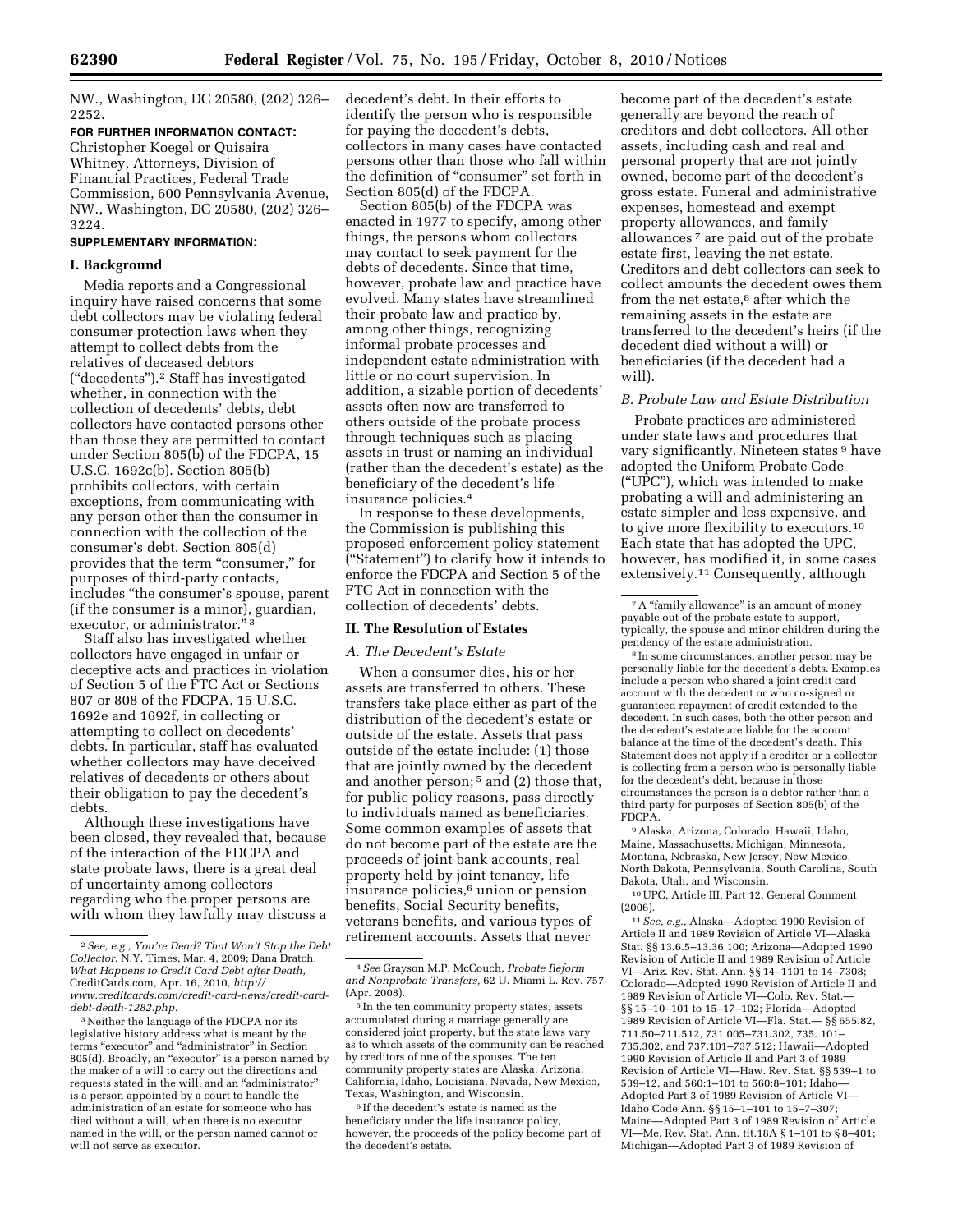the UPC creates some commonality among state probate laws, there is no single set of laws that applies in all or even most states.12

Probate law seeks to provide finality to those with a purported interest in estate assets by first distributing those assets to pay the funeral and estate administration expenses and family allowances, decedent's taxes, and creditors' allowed claims, and then distributing the remaining assets to beneficiaries as specified by a will, or heirs as specified by state intestacy laws. The Uniform Probate Code and similar state laws have created a ''flexible system of administration'' designed to provide persons interested in decedents' estates with the level of procedural and adjudicative safeguards as desired and appropriate for their circumstances.13 Although there are variations among the states, there are generally three ways of administering the distribution of any estate's assets: formal probate and administration; informal probate and administration; and universal succession or succession without administration. In addition, the Uniform Probate Code and state laws generally exempt certain ''small estates'' with no real property from probate and administration.14 The laws provide two additional ways of implementing the distribution of the small estate's assets: collection of personal property using an out-of-court affidavit process and a process known as ''summary administration.'' Extrajudicial

12 Indeed, even individual counties in some states have their own requirements.

13*See, e.g.,* UPC, Article III, General Comment.

14For example, in California, probate and administration is required if the amount of the estate is greater than \$100,000. Cal. Prob. Code § 13100 (2009). In Alabama, however, probate and administration is required if the value of the estate exceeds \$25,000. Ala. Code § 43–2–692 (2010). As noted above, the probate estate does not include assets held in joint tenancy or certain other types of assets, such as life insurance policies or retirement plans, unless the estate is named as the beneficiary.

disposition of decedents' assets also occurs, whereby heirs distribute the assets without any procedural or adjudicative safeguards provided by the state probate codes.

### 1. Formal Probate and Administration

Formal probate and administration requires a court-appointed executor (a person designated in the will by the decedent) or administrator (if no executor has been designated) to assume the responsibility of managing, distributing, and closing the estate, including collecting the decedent's assets and notifying creditors of the pending probate proceeding. Formal probate entails court supervision and approval of all or part of the probate proceeding and imposes significant reporting requirements on the executor or administrator. Most state probate laws require that formal probate and administration be used if either the ability of the executor named in the will to administer the estate is uncertain or there is concern that the beneficiaries (such as minors) cannot look after their own interests. In addition, most state laws require that formal probate and administration be used if someone (such as a beneficiary or a creditor) asserts the right to invoke probate procedures to protect his or her interest in the estate.

Formal probate and administration is designed to provide notice, opportunity to participate, and finality to all who assert a claim to the estate's assets. To this end, the executor or administrator must attempt to notify creditors of the decedent's death and the deadline for submitting any claims against the estate. In addition to mailing notice to all known creditors, many states require that notice be published multiple times in a newspaper having general circulation in the city where the decedent lived or in the county where the probate proceedings are being held.

Creditors have a fixed period of time to file a claim, after which all claims are barred. If the claim is approved, the bill is paid out of the estate; if it is rejected, the creditor may sue for payment. If there are not enough liquid assets to pay all debts, property in the estate may have to be sold to pay approved creditor claims. State laws vary as to the order in which debts are paid.15

Although formal probate and administration has advantages in terms of ensuring that all persons with an interest in the estate have an opportunity to assert their interests, it also can be time-consuming and

expensive.16 To address these concerns, especially with respect to smaller estates, many jurisdictions have adopted alternative methods to settle and close certain types of estates that reduce or obviate the need for intervention by the probate courts. These methods are described further below. A substantial number of estates no longer go through the formal probate and administration process.

### 2. Informal Probate and Administration

States that have adopted the UPC also have what is described as an ''informal probate and administration'' process, which is available regardless of the size of the estate.17 According to the drafters of the UPC, informal probate and administration is designed to keep simple wills and intestacies that generate no controversy from becoming involved in ''*truly* judicial proceedings.'' 18 Thus, no court hearings are required in this process.

To begin the informal probate and administration process, a person must apply to the probate registrar for an informal appointment as executor or administrator. Thereafter, many states refer to this person as the "personal" representative.'' Once appointed, the personal representative has official authority to act on behalf of the estate. Among other things, the personal representative must arrange for publication of notice of the appointment as well as notice to creditors.

Under the UPC, creditors have four months from the date of first publication of the notice of appointment in which to file any claims against the estate, after which they become time-barred.19 After the personal representative has resolved any claims and the four months have elapsed, the personal representative must file with the court the "final" account'' of the decedent's assets and provide a copy to all appropriate parties. The personal representative may then distribute the assets to the beneficiaries and heirs.

3. Universal Succession or Succession Without Administration

The UPC and similar state laws provide an alternative to formal or

Article VI—Mich. Comp. Laws §§ 700.1101– 700.8102, and 701.1–713.6; Minnesota—Adopted 1990 Revision of Article II—Minn. Stat. § 524.1–101 to § 524.8–103; Montana—Adopted 1990 revision of Article II and 1989 Revision of Article VI—Mont. Code Ann. § 72–1–101 to § 72–6–311; Nebraska— Adopted 1989 Revision of Article VI—Neb. Rev. Stat. § 30–2201 to § 30–2902; New Mexico— Adopted 1990 Revision of Article II and 1989 Revision of Article VI—N.M. Stat. § 45–1–101 to § 45–7–522; North Dakota—Adopted 1990 Revision of Article II and 1989 Revision of Article VI—N.D. Cent. Code § 30.1–01–01 to 30.1–35–01; South Carolina—Adopted Part 3 of 1989 Revision of Article VI—S.C. Code Ann. §§ 35–6–10 to 35–6– 100, and 62–1–100 to 62–7–604; South Dakota— Adopted 1990 Revision of Article II and Part 3 of 1989 Revision of Article VI—S.D. Codified Laws § 29A–1–101 to § 29A–8–101; Utah—Original 1969 version still in effect—Utah Code Ann. § 75–1–101 to § 75–8–101.

<sup>15</sup>*See* Mary Randolph, *The Executor's Guide* 185– 186 (3d ed. 2008).

<sup>16</sup>The delay and expense are mostly attributable to the greater detail and accountability the court requires of the estate's executor or administrator. Formal probate and administration may take from one to three years to be completed. *See, e.g., id.* at 319–20.

<sup>17</sup>*See, e.g.,* UPC §§ 3–301—3–311.

<sup>18</sup>UPC § 3–302 Comment (italics in original). Accordingly, informal probate and administration is not available if there is a known series of testamentary instruments, such as multiple wills signed by the decedent. UPC § 3–304. 19UPC § 3–801.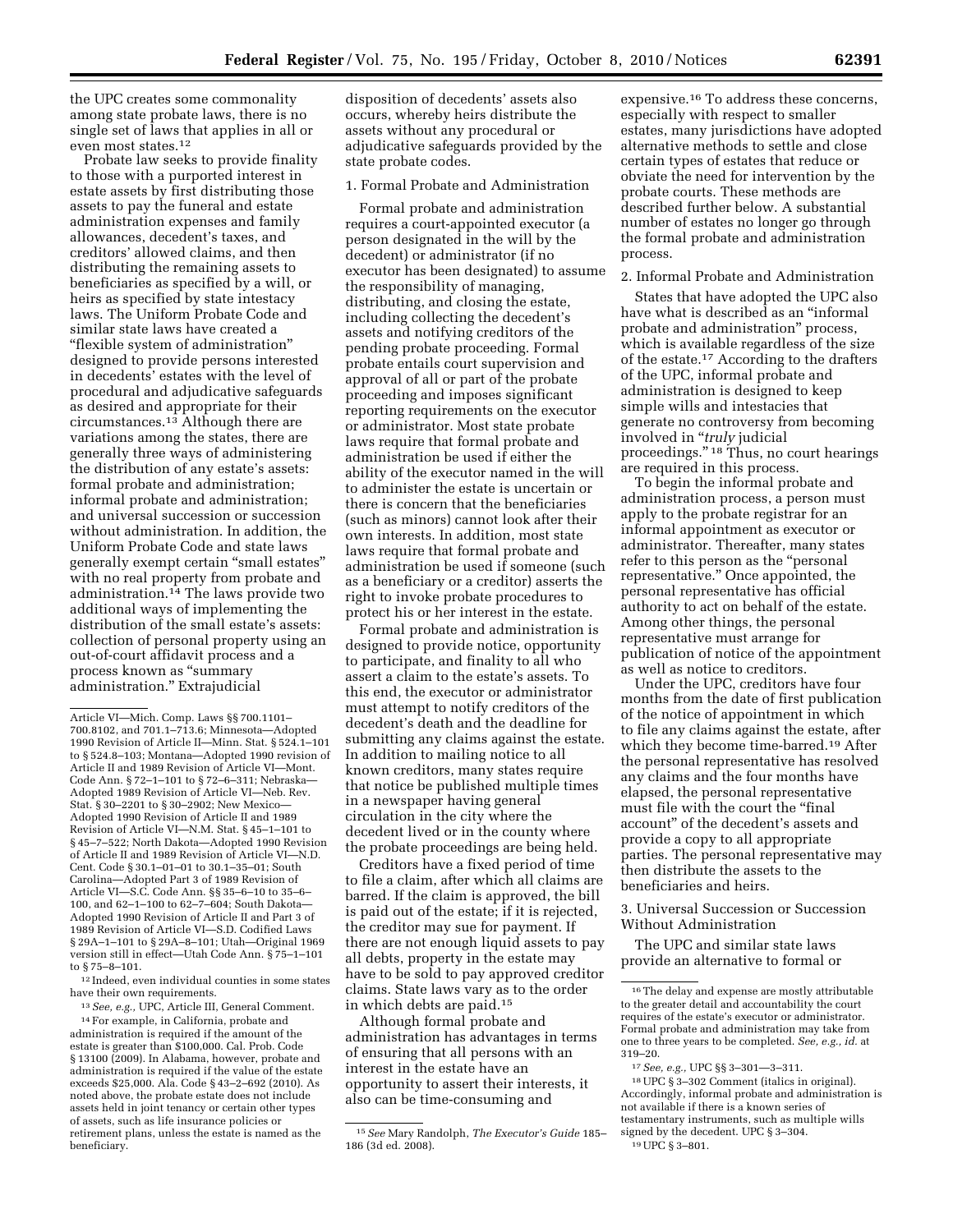informal probate, a process referred to in the UPC as ''universal succession'' or ''succession without administration.'' 20 Under this approach, the heirs of an intestate estate or the residual devisees 21 under a will may apply to the probate registrar to become universal successors. Upon the registrar's granting of the application, the universal successor assumes full ownership of all the assets and full, personal responsibility for the liabilities of the estate, even if the decedent was insolvent, up to the universal successor's proportional share of the estate.22 Under the UPC, all claims of the decedent's creditors against the universal successor are barred one year after the decedent's death.23

#### 4. Small Estate Resolution

Many states offer two alternatives to the procedures described above for distributing the assets of small estates: (a) an out-of-court affidavit procedure, which lets beneficiaries claim assets from whomever has possession of them by presenting a sworn statement explaining why they are entitled to the property; and (b) summary administration, which is similar to informal probate and administration. These procedures are designed to make it easier and less expensive for consumers to resolve small estates—in most cases, they take only a month or two, have minimal court involvement, require few filings, and do not entail attorneys' fees—and also reduce the administrative and financial burdens on states and counties. According to the UPC commenters, most people are able to use the "small estate" procedures to resolve estates.24

#### a. Out-of-Court Affidavit

Many states allow for small estate assets to be distributed through an affidavit process, eliminating altogether the need for appointment of an executor or administrator or for probate court administration.25 State laws vary as to who qualifies to sign an affidavit (''affiant''). For example, in California, only a beneficiary of or heir (*i.e.,* a "successor of the decedent") to the property sought is authorized to file an

affidavit.26 In Alaska, however, any person claiming to be the successor of the decedent entitled to the property may submit an affidavit, and the person paying for or delivering the property to the affiant is not required to inquire into the truth of any statement in the affidavit.27

The transfer affidavit typically must state that: (1) The claimant is legally entitled to inherit the decedent's assets; (2) the value of the entire estate, less liens, does not exceed the maximum amount permitted by state law; (3) a minimum number of days (often 30 to 45) has elapsed since the death; and (4) no petition for the appointment of an executor or administrator is pending or has been granted by a probate court.<sup>28</sup> Frequently, the affiant also must declare that the debts of the decedent have been satisfied.29 These same laws often hold either the affiant, or the beneficiaries to whom assets are distributed, personally liable for the decedent's debts, up to the value of the asset they received, for a period of time after title is transferred.30

#### b. Summary Administration

Summary administration procedures generally are very similar to informal probate and administration procedures—they require little court involvement or supervision and can be used whether or not the decedent left a will. Summary administration, however, is limited to small estates, as defined by state law, and requires less notice to creditors than informal probate.31

Summary administration procedures are usually available if: (1) Assets do not exceed a specified value; (2) no interested party (such as a creditor) objects to the use of those procedures; and (3) a will does not mandate a different procedure. In Florida, for example, summary administration is available when the decedent's will does not direct otherwise, and either the value of assets subject to probate does

29*See, e.g.,* Ark. Code Ann. § 28–41–101 (2009); 755 Ill. Comp. Stat. 5/25–1 (2010).

30*See, e.g.* Cal. Prob. Code § 13109 (2009) (3 years); 755 Ill. Comp. Stat. 5/25–1 (2010) (2 years); Ark. Code Ann. § 28–41–102 (2009) (same as decedent); Ariz. Rev. Stat. § 14–3972 (2010) (1 year); Alaska Stat. § 13.16.685 (2010) (3 years); Colo. Rev. Stat. § 15–12–1201 (2009) (1 year).

31*See, e.g.,* Mark T. Johnson, Comment, *A*  ''*Simple*'' *Probate Should Not Be this Complicated: Principles and Proposals for Revising Wisconsin's Statutes for Probate Summary Procedures,* Table 1: Comparison of Informal Probate, Summary Settlement, Summary Assignment, and Transfer by Affidavit, 2008 Wis. L. Rev. 575, 585 (2008).

not exceed \$75,000 or the decedent has been dead for more than two years.32 Surviving family members may petition the probate court for a distribution of the estate assets. The petitioners must make a diligent search and reasonable inquiry to identify any creditors who have a claim against the estate, serve a copy of the petition on those creditors, and provide for payment to those creditors to the extent that assets are available. At that point, the court may enter an order of summary administration allowing immediate distribution of the remaining assets to the persons entitled to them.33

5. Extra-Judicial Resolution of Estates

If an estate has only minimal assets, many survivors choose to forgo the use of any legal process to distribute a decedent's assets. An individual (usually a family member) may pay the decedent's debts out of the assets of the estate. It appears that a significant number of very small estates are resolved in this manner.

This method forgoes some of the benefits of the probate process, such as obtaining a final legal resolution and the barring, after a specified period of time, of claims of creditors against the assets of the estate. Thus, if a creditor or collector sues the individual who distributes the assets or the recipients of those assets, they are potentially liable to pay an unpaid debt of the decedent up to the amount of the estate's assets.

#### **III. FTC Policy Statement on Collection of Decedent's Debts**

When Congress passed the FDCPA, it sought to protect consumers from abusive, deceptive, and unfair debt collection practices, as well as unwarranted invasions of privacy.34 At the same time, Congress also recognized that the collection of legitimate debts, so long as it is done in a fair and honest manner, by requiring people to honor their obligations and decreasing the cost of credit, is thus beneficial to consumers.

Section 805(b) of the FDCPA, with certain exceptions, prohibits debt collectors from communicating with

<sup>20</sup>UPC §§ 3–312—3–322.

<sup>&</sup>lt;sup>21</sup> A "residual devisee" is the person named in a will who takes any property that remains after distributions specified in the will.

<sup>22</sup>*See, e.g.,* UPC § 3–321.

<sup>23</sup>UPC § 3–1006.

<sup>24</sup>UPC, Article III, Part 12, General Comment. 25*See, e.g.* Cal. Prob. Code § 13109 (2009); 755 Ill. Comp. Stat. 5/25–1 (2010); Alaska Stat. § 13.16.680 (2010); Ariz. Rev. Stat. § 14–3971 (2010); Colo. Rev. Stat. § 15–12–1201 (2009); Ark. Code Ann. § 28–41– 101 (2009).

<sup>26</sup>*See* Cal. Prob. Code §§ 13101(a)(8) and 13006.

<sup>27</sup>Alaska Stat. §§ 13.16.680(a) and 13.16.685.

<sup>28</sup>*See, e.g.,* Cal. Prob. Code § 13101 (2009); Colo. Rev. Stat., § 15–12–1201 (2009), Ariz. Rev. Stat. § 14–3971 (2010); Ark. Code Ann. § 28–41–1101 (2009); 755 Ill. Comp. Stat. 5/25–1 (2010).

<sup>32</sup>Fla. Stat. § 735.201 (2009).

<sup>33</sup> *Id.* § 735.206. The recipients of the decedent's property remain personally liable for lawful claims against the estate to the extent of the value of the property each actually received, but no claim may be filed against the estate or the recipients of the estate assets more than two years after the decedent's death.

<sup>34</sup>*See* S. Rep. No. 95–3821, at 4 (1977), *as reprinted in* 1977 U.S.C.C.A.N. 1695. (''This legislation \* \* \* prohibits disclosing the consumer's personal affairs to third persons. Other than to obtain location information, [ ] such contacts are not legitimate collection practices and result in serious invasions of privacy.'').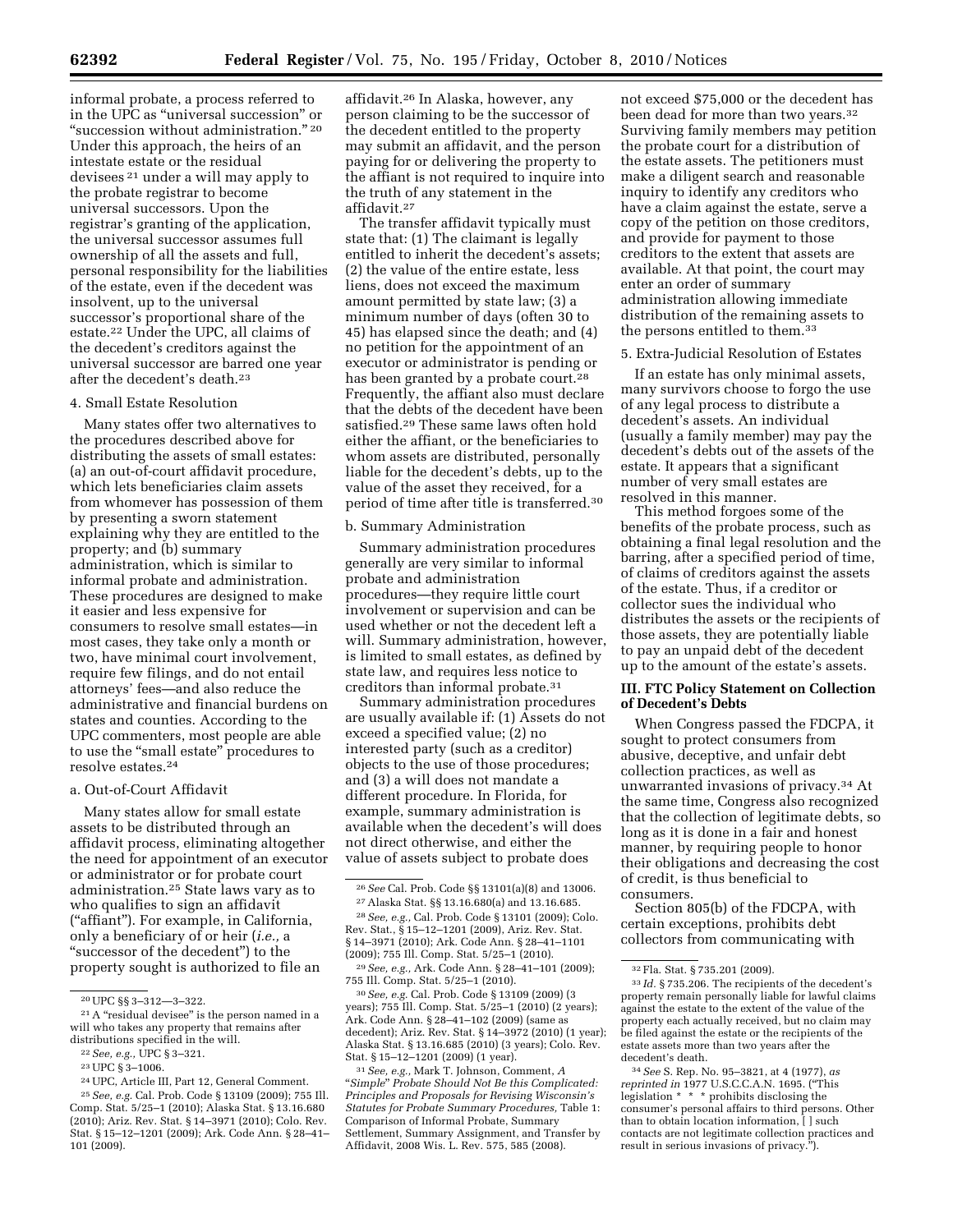anyone other than the "consumer" whose debt is being collected. This prohibition prevents debt collectors from unnecessarily revealing debts to others and thereby inflicting harm to the privacy and reputation of the debtor.35 It also prevents collectors from communicating with those who have no legal responsibility for paying the debt.

Section 805(d) expands the definition of a ''consumer'' whom a collector can contact, but, for purposes of collecting on a deceased debtor's debts, only to those who are likely to be responsible for paying a decedent's debts out of the assets of the estate. Thus, Section 805(d) includes the debtor's ''spouse, parent (if the consumer is a minor), guardian, executor, or administrator" as persons the collector can contact about a debt. As discussed above, however, probate law and practice have evolved since Congress passed the FDCPA, and there are now additional categories of persons who have the authority to pay the decedent's debts from the assets of the estate. These include personal representatives under the informal probate and summary administration procedures of many states, persons appointed as universal successors, persons who sign declarations or affidavits to effectuate the transfer of estate assets, and persons who dispose of the decedent's assets extrajudicially.

The Commission believes that it is consistent with the purposes of the FDCPA, and in the public interest, to allow debt collectors to communicate with the person who has authority to pay a decedent's debts from the assets of the estate, even if that person does not fall within the specific categories listed in Section 805(d). Such communications do not reveal the decedent's debts unnecessarily because they are made to an individual who has authority to pay those debts from the assets of the estate. Moreover, permitting such communications often would make it faster, simpler, and less expensive for consumers, creditors, and collectors to resolve the decedent's debts without unduly burdening the decedent's representative or beneficiaries. Such communication benefits both creditors and consumers by facilitating appropriate payments without the need for creditors to initiate formal probate administration or file actions in court to recover from

individuals who have distributed the estate's assets, or received the assets that were distributed, without proper notice to creditors. But, when seeking payment for a decedent's debt from an individual not personally liable for the debt, in order to avoid creating the misimpression that the individual is personally liable for the decedent's debt, it may be necessary for the collector to disclose clearly and prominently that the collector is seeking payment from the estate and not the individual.

Accordingly, the Commission proposes a policy not to initiate enforcement actions against debt collectors who communicate about a decedent's debt with: (1) The executor or administrator of the decedent's estate; (2) the decedent's spouse; (3) a minor decedent's parent; (4) the decedent's guardian; or (5) a person who otherwise has authority to pay the debts of the decedent out of the decedent's assets, such as a personal representative under an informal or summary administration procedure, a person appointed as a universal successor, a person who signs a declaration or affidavit to effectuate the transfer of estate assets, or a person who assumes the responsibility of disposing of the decedent's assets extrajudicially.

Before communicating with any individual in connection with the collection of a decedent's debt, a collector must assess whether the potential recipient of any such communication has authority to pay the decedent's debts from the estate's assets (i.e., falls within one of the categories listed above). In many cases, the collector will know that it is contacting the decedent's spouse, parent, or guardian, or a person appointed by the probate court or the registrar to administer the decedent's estate. For example, the collector's review of the probate registrar's filings would identify persons who have been appointed as executor, administrator, personal representative under informal or summary administration, or universal successor. If the collector has identified the person with such authority, it may direct communications seeking collection of the debt to that person. In seeking to have these individuals pay the decedent's debts out of the decedent's estate, the collector must comply with all of the requirements of the FDCPA and Section 5 of the FTC Act with respect to collector communications with debtors. For instance, the collector is prohibited from threatening to use violence against these individuals in violation of Section 806 of the FDCPA, and from falsely representing to them the amount of the

debt owed—or the assets that must be used to pay the debt—in violation of Section 807(2)(A) of the FDCPA and Section 5 of the FTC Act.

In some cases, even if a collector has reviewed probate court filings and records, the collector may not know who has the authority to pay the decedent's debts from the estate's assets. To locate the person with such authority, the collector may initiate a written or oral communication to the decedent's estate. The collector should state clearly and prominently at the outset that the communication is directed to the executor or administrator of the decedent's estate, or to the estate itself. But until a named individual with authority to pay the decedent's debts is identified and located, collectors generally should treat these communications as location communications under Section 804 of the FDCPA. The communication should state that the collector is seeking to identify and locate the person who has the authority to pay any outstanding bills of the decedent out of the decedent's estate,36 but cannot make any other references to the debts of the decedent, including providing any information about the specific debts at issue.37

37Section 804 of the FDCPA governs the process by which a collector can obtain location information for a debtor. That section prohibits collectors, in seeking location information, from revealing that the debtor owes a debt. The application of this provision is relatively straightforward in the typical situation involving a living debtor—the collector knows who the debtor is but simply lacks contact information, such as the debtor's home address and telephone number or place of employment. In this situation, the collector may contact a third party for location information for the debtor and has no need to ascertain who the debtor is or mention the debt.

When the debtor is deceased, however, the procedure becomes more complicated. The collector must first identify the person who has authority to pay the decedent's debts out of the estate's assets. In some cases, collectors will know who that person is, for example, if a court has named an executor or administrator; in these cases, the collector, if it needs contact information, can follow the normal process of seeking such information from a third party without revealing the debt.

<sup>35</sup>Other FDCPA provisions similarly are intended to protect the privacy of consumers. Section 806(3) prohibits publishing a debtor's list, Section 808(7) prohibits communicating with a consumer regarding a debt by post card, and Section 808(8) prohibits using any language or symbol on an envelope that reveals that the sender is a debt collector. 15 U.S.C. 1692d, 1692f(7), 1692f(8).

<sup>36</sup>For example, if a collector is seeking to identify and locate the person who has the authority to pay the decedent's debts out of the assets of the estate, the collector may send a letter in an envelope<br>addressed to either "The Estate of \* \* \*" or "The<br>executor or administrator of the estate of \* \* \*." The body of the enclosed letter, however, cannot include information relating to the decedent's debt. As discussed elsewhere in this statement, some individuals who do not have the authority to pay the debts of the decedent out of the assets of his estate often undertake various activities concerning the decedent, including opening his mail. To avoid thereby revealing the decedent's debts to such individuals, collectors should not include information relating to these debts in the body of the letter.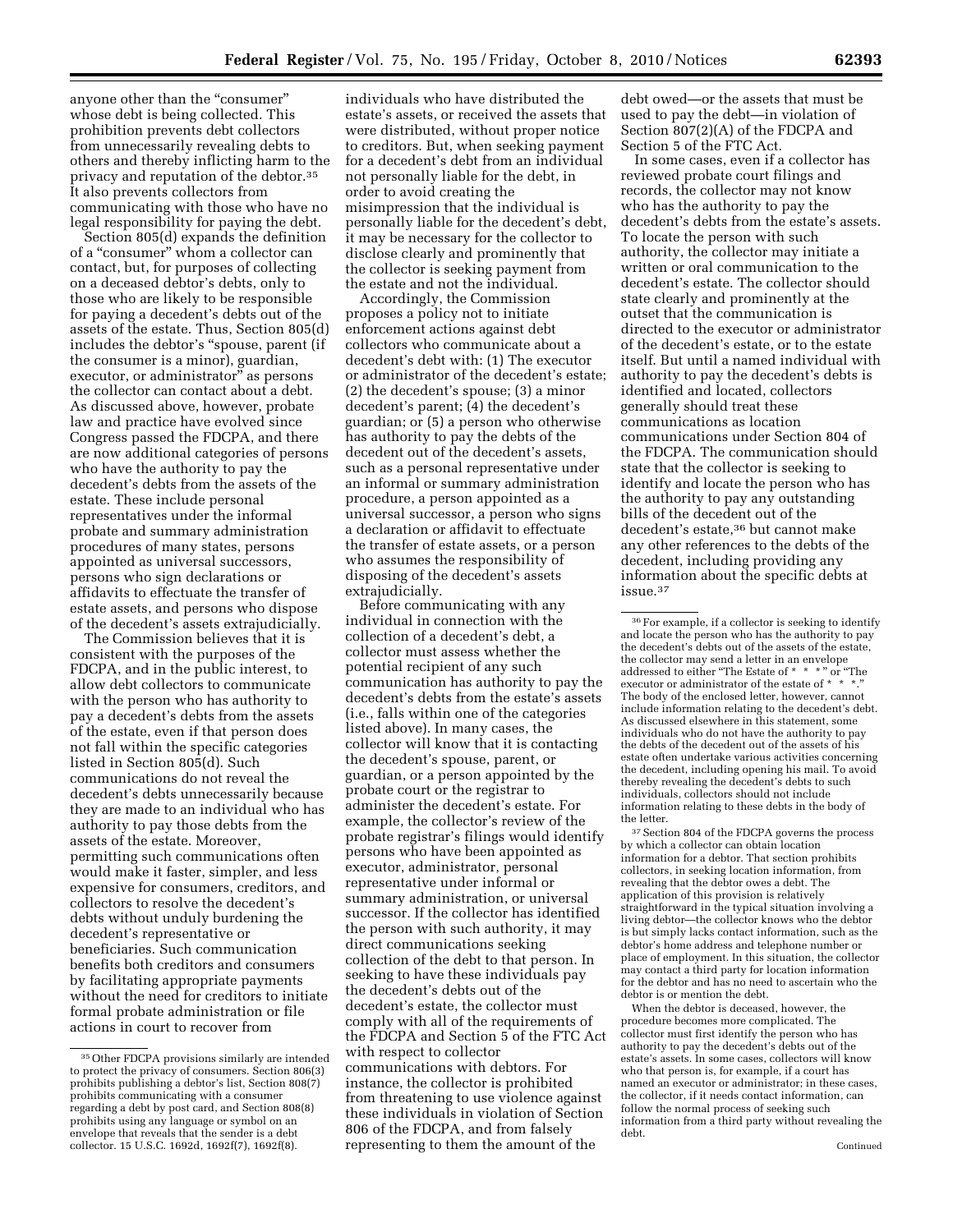If the recipient of the location communication states with certainty that he or she has the requisite authority—and that assertion is not inconsistent with information reasonably available from another source (*e.g.*, a probate registrar identifying the appointment of someone else as administrator)—collectors may commence seeking payment from the estate through that recipient. On the other hand, if the recipient expresses any uncertainty about whether he or she has the authority to pay the decedent's debts from the estate's assets (*e.g.*, ''I think it is me'' or ''it could be me''), the collector may ask the recipient clarifying questions. The collector, however, should not use leading questions or otherwise attempt to persuade the person to assert that he or she has the requisite authority, or engage in any deceptive, unfair, or abusive acts or practices. For example, asking if the person contacted is ''handling the decedent's final affairs'' is so vague that the person may interpret it as signifying authority when it does not. Similarly, asking whether a person ''paid for the decedent's funeral,'' or is ''opening the decedent's mail'' also would not provide sufficient evidence of authority, because relatives often undertake these types of activities to help out without assuming the general authority to pay the decedent's debts out of the estate's assets.38 Furthermore,

38 In addition, simply asking if the person ''has paid any of the decedent's bills'' is not conclusive evidence that the person has the authority. See UPC ' § 3–701 (''A personal representative may ratify and accept acts on behalf of the estate done by others where the acts would have been proper for a

in seeking to have those who assert they have the requisite authority (including those who make such an assertion in response to clarifying questions) pay the decedent's debts from the estate, the collector must comply with all other requirements of the FDCPA and Section 5 of the FTC Act regarding collector communications with debtors.39

Finally, in communicating with persons who have the authority to pay the decedent's debts out of the estate's assets, the Commission emphasizes that it would violate Section 5 of the FTC Act and Section 807 of the FDCPA to mislead those persons about whether they are personally liable for those debts, or about which assets a creditor could legally seek to satisfy those debts.40 Even in the absence of any specific representations,<sup>41</sup> depending on

39 If a recipient of a communication denies having the authority, or is not certain if he or she has the authority, to pay the decedent's debts out of the assets of the estate, and if in the future the collector reasonably believes that the response was erroneous or incomplete and that the recipient now has correct or complete information as to who has the requisite authority, then the collector can contact the recipient again for location information. FDCPA § 804(3), 15 U.S.C. 1692b(3). For example, assume that a decedent died intestate and was survived by a brother and sister. A collector calls the brother shortly after the decedent's death, and the brother states he does not know whether he or his sister will have the authority to distribute the decedent's assets. A court subsequently appoints the sister as the administrator of the decedent's estate, and the collector learns of the appointment, but the sister's location information provided in the appointment is no longer accurate. The collector would be allowed to contact the brother for more accurate information concerning how to reach his sister.

In addition, if the initial communication recipient subsequently is appointed as the administrator or personal representative through formal or informal probate or files an affidavit under the ''small estate'' administration provisions, the collector then may contact that person in connection with the collection of the debt.

40There are times when a collector attempts to collect a decedent's debt from the person with the requisite authority, but learns that the decedent's estate has insufficient assets to pay the debt. In some instances, collectors in this situation attempt to persuade the person to pay the debt out of her own assets. In doing so, the collector must avoid (1) stating or implying that the person has a legal obligation to use her own assets to pay the debt, in violation of Section 807 of the FDCPA and/or Section 5 of the FTC Act; and (2) engaging in harassing, oppressive, or abusive conduct to collect the debt in violation of Section 806 of the FDCPA and/or Section 5 of the FTC Act. With respect to the latter, the Commission notes that using high pressure tactics, which could include appeals to the person's purported moral obligation to pay the debt, could violate Section 806 of the FDCPA and/or Section 5 of the FTC Act, depending on the specific facts of the case.

41Simply by virtue of the fact that the communication is coming from a debt collector, an the circumstances, a collector's communication with an individual might convey the misimpression that the individual is personally liable for the decedent's debts, or that the creditor could seek certain assets to satisfy the debt.42 To avoid creating such a misimpression, it may be necessary for the collector to disclose clearly and prominently that: (1) It is seeking payment from the assets in the decedent's estate; and (2) the individual could not be required to use the individual's assets or assets the individual owned jointly with the decedent to pay the decedent's debt. In determining whether individuals are taking away the misimpression that they are personally liable for the decedent's debts, the Commission will consider, among other things, whether the collector has clearly and prominently made this disclosure. The Commission will also consider whether the collector has obtained an acknowledgment at the time of the first payment that the person understands that he or she is obligated to pay debts only out of the decedent's assets and is not legally obligated to use his or her own assets—including those jointly owned with the decedent—to pay the debts.

#### **III. Conclusion**

The Commission proposes to adopt a policy under which it would not take enforcement action against collectors who comply with the principles set forth in this Statement in collecting on a decedent's debts, as well as comply with all applicable laws and regulations, including Section 5 of the FTC Act and the FDCPA.

#### *Invitation To Comment*

Interested persons are invited to submit written comments electronically or in paper form. Comments should state ''Deceased Debt Collection Policy Statement'' in the text and, if applicable, on the envelope.

The FTC will place your comment including your name and your state—on

individual might believe that the collector is

<sup>42</sup> For example, asking whether the recipient received any money as the beneficiary of a life insurance policy or retirement account, absent an effective disclaimer, could create a false or misleading impression to a consumer acting reasonably under the circumstances that the consumer may have to pay some or all of the received money to satisfy the decedent's debts, notwithstanding that the money is not part of the net probate estate from which creditors can seek payment. Similarly, asking about jointly-held assets, such as a jointly-titled car or a joint banking account, could also create the false or misleading impression that the consumer may have to use that asset to pay the decedent's debt, notwithstanding that the asset is not part of the net probate estate from which creditors can seek payment.

If the collector does not know the identity of the person with authority to pay the decedent's debts from the estate, it may wish to contact third parties who may themselves have the requisite authority or know who does, and then seek location information for the person they identify. But, in asking a third party for identification and location information for a person with the requisite authority, the collector almost inevitably will have to state or imply that the decedent owed a debt, for example "I am trying to find the person who has the authority to pay John Smith's outstanding bills out of assets in John's estate.'' The Commission is interested in comments on: (1) Whether such a limited and general reference to debt in these specific circumstances would result in harm to the decedent's privacy or reputation, especially given that even consumers who remained current on their debts while alive often have bills their estate must resolve after they pass away; (2) other appropriate ways of identifying the person with authority while minimizing any reference to the decedent's debts, consistent with Section 804(2); and (3) the relative costs and benefits of facilitating communications between collectors and individuals who have the authority to pay the decedent's debts, including, for example, the possible harm to the decedent's privacy interests from revealing the debt versus the possible benefits to consumers in fostering the efficient payment of debts without the costs and inconvenience of a formal probate process or litigation.

personal representative.''). But until a named individual with authority to pay the decedent's debts is identified and located, all communication may only be for the purpose of seeking location information for that person and must comply with Section 804 of the FDCPA.